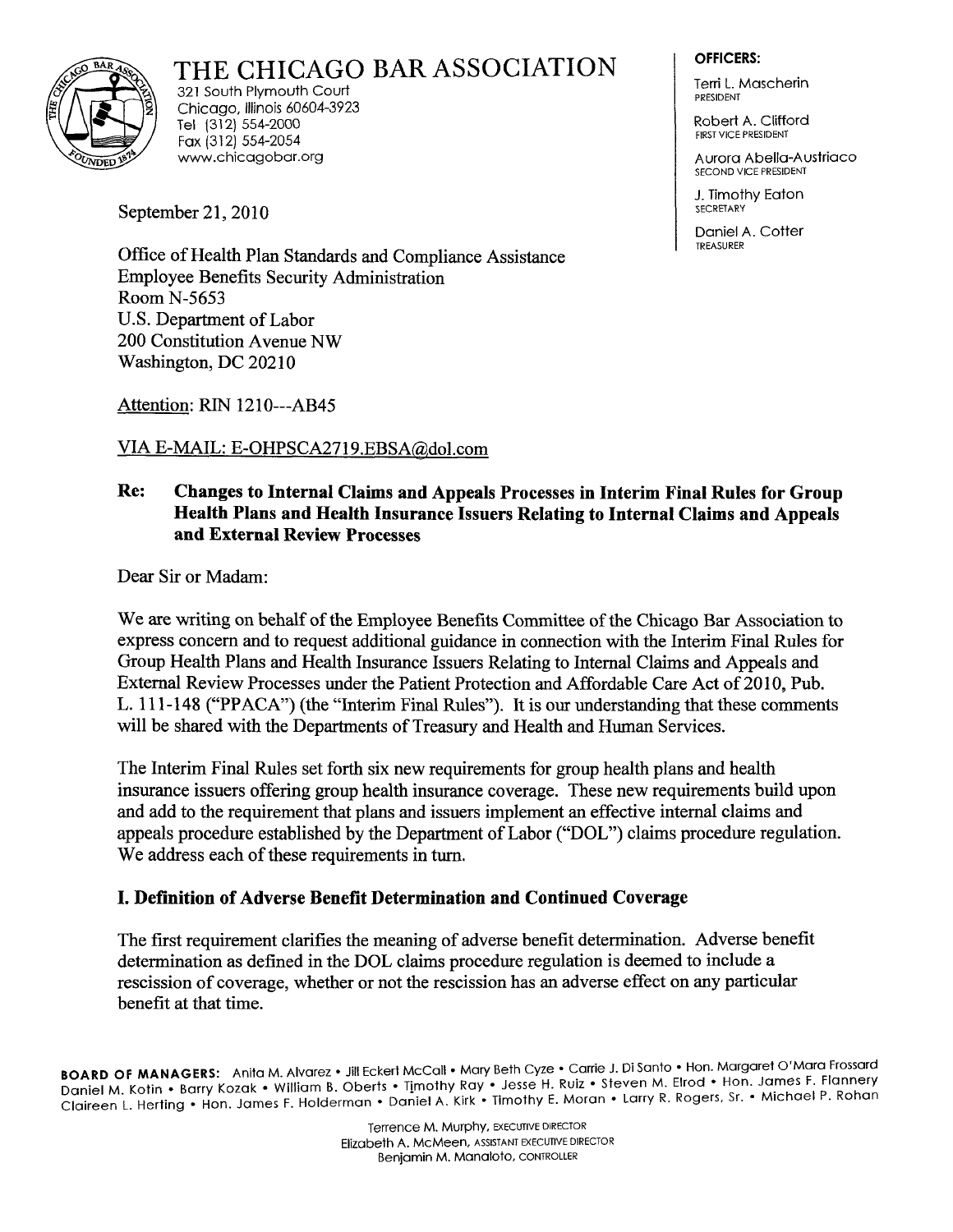The individual insurance industry will be significantly impacted by the new regulation because the new appeal rights apply to the issuance of a policy of insurance. The regulation imposes the appeal mechanisms of the policy of insurance even though no contract exists between the parties as there has been no offer and acceptance. The Departments found this stage important to prevent an insurer from denying coverage based on preexisting conditions. (See proposed rule Sec. 2590.715-2704 (75 FR 37229, 37190, 37198.) Please provide guidance on how the standards of review will be applied to an underwriting decision involving mixed data and multiple factors. The decision of an insurer to offer a policy to an applicant will also vary between the States which have different laws on guaranteed-issue and community-rating requirement, as well as premium rates. What rules will apply to reversing the underwriting decision to offer a policy at a certain premium rate are not defined.

Additionally, Section 2719 of the Public Health Services Act ("PHSA") as added by Section 1001 of PPACA imposes the appeal process for "coverage determinations," and a significant issue exists whether the decision to offer a policy is a coverage determination as contemplated by PPACA. Since Section 2719(a)(1) and the Interim Final Rules also require continued coverage during the appeal, the question arises what coverage exists when no policy has been entered into. The addition of an appeal right at this stage creates a remedy where the options of an applicant were limited. In general, guidance regarding how rescissions should be handled on appeal is necessary.

The other change to the definition is to incorporate appeal rights to a decision to rescind a policy or coverage. This change references section 2712 of the PHSA as added by Section 1001 of PPACA. Clarification is needed as to whether the appeal rights run from the date of the decision to rescind or the effective date of the rescission, and whether a participant's efforts to resolve the dispute prior to the effective date will stay the appeal period.

If the rescission is not medically based (such as for ineligibility), allowing participants the appeal right may grant them continued coverage, which forces the plan to pay for ineligible participants. Please clarify that coverage is required only for an "on-going course of treatment" and is not required for coverage generally. Please also clarify what is meant by an "on-going course of treatment." While it may be clear that chemotherapy is an ongoing course of treatment, are prescription refills covered? How about mental health appointments?

Also, please clarify that while continued coverage is required during an appeal, that requirement is satisfied by a plan procedure reasonably providing "advance notice and an opportunity for advance review" of the reduction or termination of an ongoing course of treatment, but that such procedure does not have to be the full appeals procedure. Finally, please clarify that although continued coverage may be required, once the opportunity for advance review has been fulfilled and an appeal is denied, the coverage may be terminated retroactively and not only prospectively.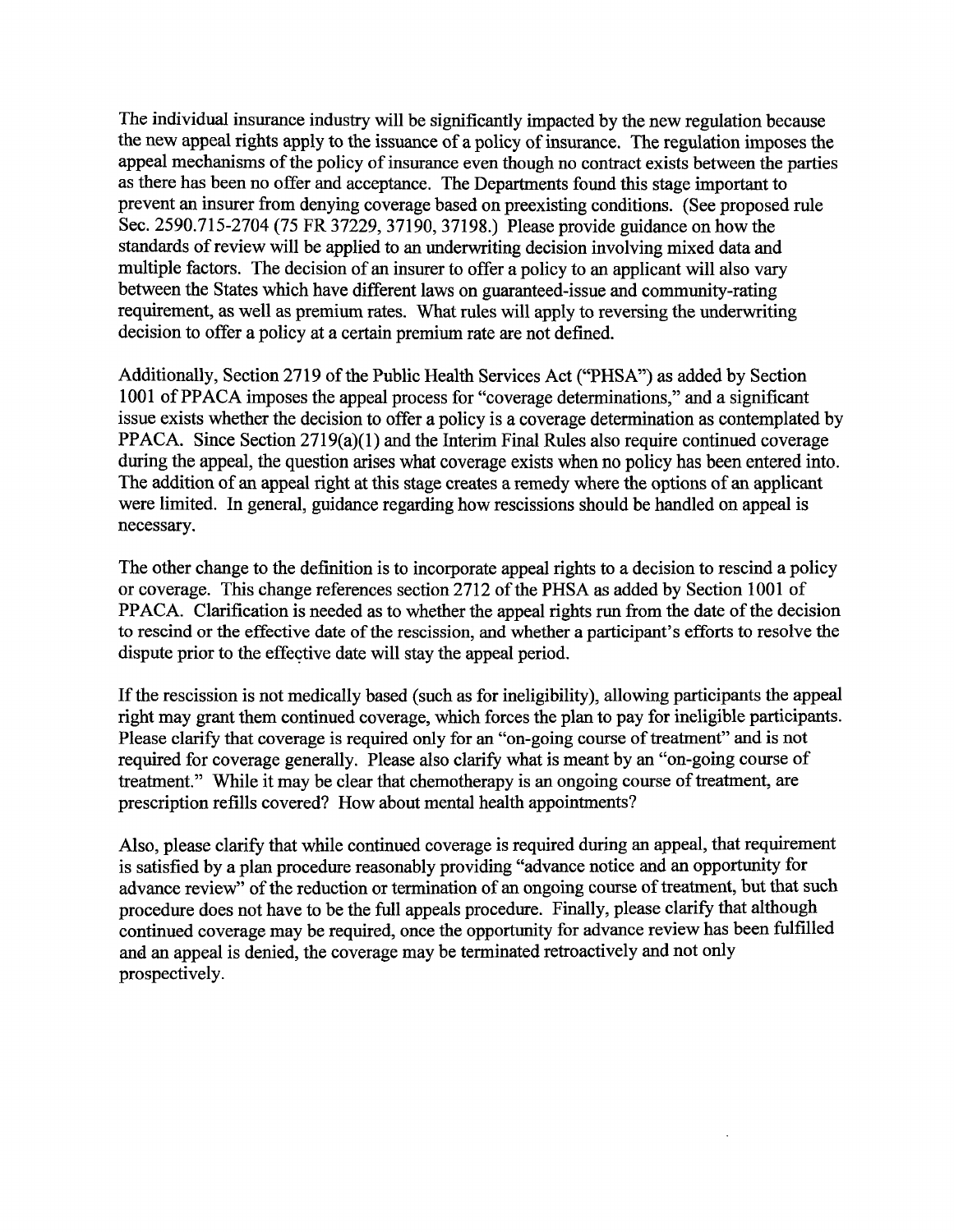#### **II. Timeframe for Urgent Care Claims**

A new rule under the Interim Final Rules provides that a plan or issuer must notify a claimant of a benefit determination (whether adverse or not) with respect to a claim involving urgent care as soon as possible, taking into account the medical exigencies, but not later than 24 hours after receipt of the claim by the plan or issuer. This new standard, which is not required by PPACA, will not apply if the claimant fails to provide sufficient information to determine whether, or to what extent, benefits are covered or payable under the plan or health coverage. Under this new rule the existing ERISA regulations requirement for handling urgent claims continue to apply other than the rule for notification within 72 hours. A "claim involving urgent care" continues to be defined in the same manner as in the existing ERISA regulations.

The Preamble to these Interim Final Rules states that the DOL believes that electronic communications will enable faster decision-making today than in the year 2000 when the current 72 hour standard for review of a claim involving urgent care was included in the final DOL claims procedure regulation issued at that time. In theory, the position of the DOL might be correct. However, there probably is no one who needs to use a computer on a daily basis in the work place that has not had to deal with a total break down of their office network system for hours and sometimes days. This rule fails to account for that possibility as well as to allow time for communication between the plan or issuer and the claimant so that the plan or issuer fully understands the nature of the claim and why it is an urgent claim.

Furthermore, to turn around a claim involving urgent care in 24 hours is going to be a very expensive process for employers and providers. It is going to require employers and providers to pay overtime pay to employees who will have to work late at night or on weekends to consider and then approve, if it is determined appropriate, these urgent claim requests. The rule also does not take into account the need to consult with medical experts, who will now need to be available on a 24 hour basis as well. The employees who are required to review these claims will have additional stress added to their lives which could result in medical problems for themselves and their dependents. Employers are also required to follow the new rules, within a 24 hour period, and not make a mistake in the process, or run the risk of being deemed to have an unreasonable claims process (and lose judicial deference as a result). Such pressures could lead some employers to favor quick denials because they are running out of time.

In conclusion, this new rule may cause more harm than the benefit it seeks to provide. There must be some common sense applied here. It simply is not realistically possible to turn around urgent care claims in 24 hours. The 72 hour rule should continue to be followed.

### **III. Full & Fair Review**

The Interim Final Rules impose claim review requirements in addition to those required by existing DOL claims regulations to ensure that a claimant receives a "full and fair review." Plans and issuers must provide the claimant, free of charge, with any new or additional evidence considered, relied upon, or generated by the plan or issuer in connection with the claim. The evidence must be provided "as soon as possible" and "sufficiently in advance" of the date on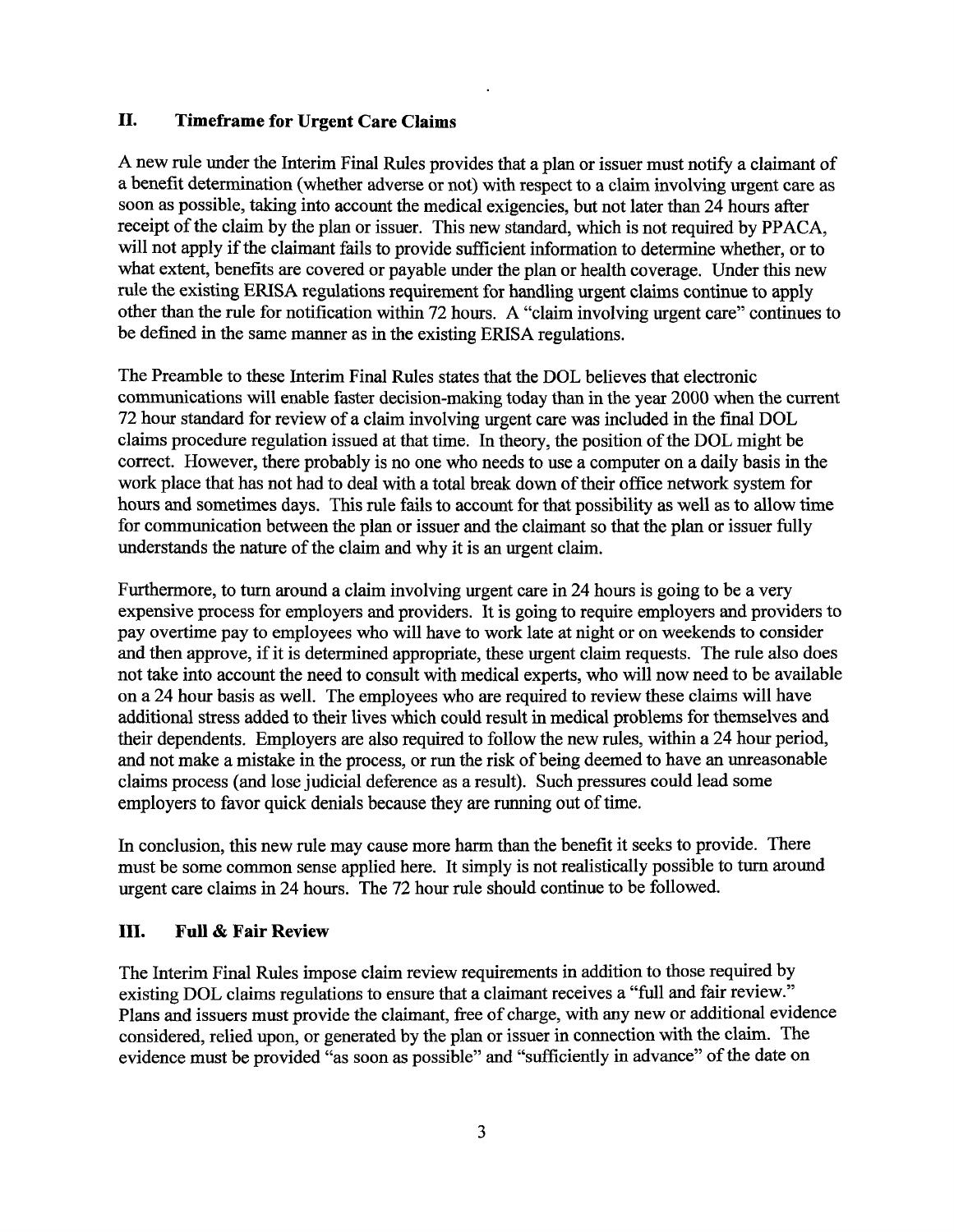which the notice of adverse benefit determination on review is required to be provided. Evidence provided sufficiently in advance gives the claimant a reasonable opportunity to respond prior to that date. Additionally, before the plan or issuer can issue an adverse benefit determination on review based on a new or additional rationale, the claimant must be provided, free of charge, with the rationale. The rationale must be provided "as soon as possible" and "sufficiently in advance" of the date on which the notice of adverse benefit determination on review is required to be provided. Again, this time frame is to give the claimant a reasonable opportunity to respond prior to that date.

These new claims and appeals requirements will impose more time-consuming and expensive rules on plan administrators. Providing evidence free of charge and as soon as possible is a heavy burden. Additionally, there may be insufficient time for the plan to respond to the claimant's new arguments. The claimant could respond on the day before the appeal response is due and the plan is not entitled to an extension. The "back and forth" required by this rule also seems unnecessary given the new external review requirement which will provide a check on any possible unfairness caused by a plan administrator relying on new evidence or a new rationale.

In addition, the existing ERISA claims regulations, 29 C.F.R. § 2560.503-1, already provide similar protections to ensure a full and fair review of claims. Although the DOL views this new language as an amplification of existing claims regulations, this new requirement is repetitive and likely to cause confusion. The Interim Final Rules provide no guidance on how much time must pass between providing the rationale and the adverse determination, and in the case of an urgent care claim, the interval will be extremely brief. Without more guidance, plans and issuers run the risk of failing to comply with this new requirement. When viewed in connection with the new strict compliance requirements that do not allow de minimis errors, high costs may be involved.

To the extent that the Departments decide to keep this new requirement, please provide additional guidance on what is meant by "as soon as possible" and "sufficiently in advance," both terms that will otherwise need to be fleshed out by courts in costly litigation over the coming years.

# **IV. Avoiding Conflicts of Interest**

PPACA requires that group health plans and health insurance issuers of group or individual health insurance "implement an effective appeals process for appeals of coverage determination and claims." For group health plans covered under Title I of ERISA, this requirement is consistent with 29 U.S.C. §1133(2) which states that participants whose claims have been denied be afforded "a full and fair review by the appropriate named fiduciary of the decision denying the claim." Under the Secretary of Labor's regulations, there is no requirement that this internal review be conducted by an independent fiduciary. See 29 C.F.R. §2560.503-1.

Under the Interim Final Rules, the internal claims procedures of ERISA would now require that the appeals process be determined by an independent adjudicator, as well as reviewed by an independent external adjudicator. Failure to strictly adhere to this requirement or any of the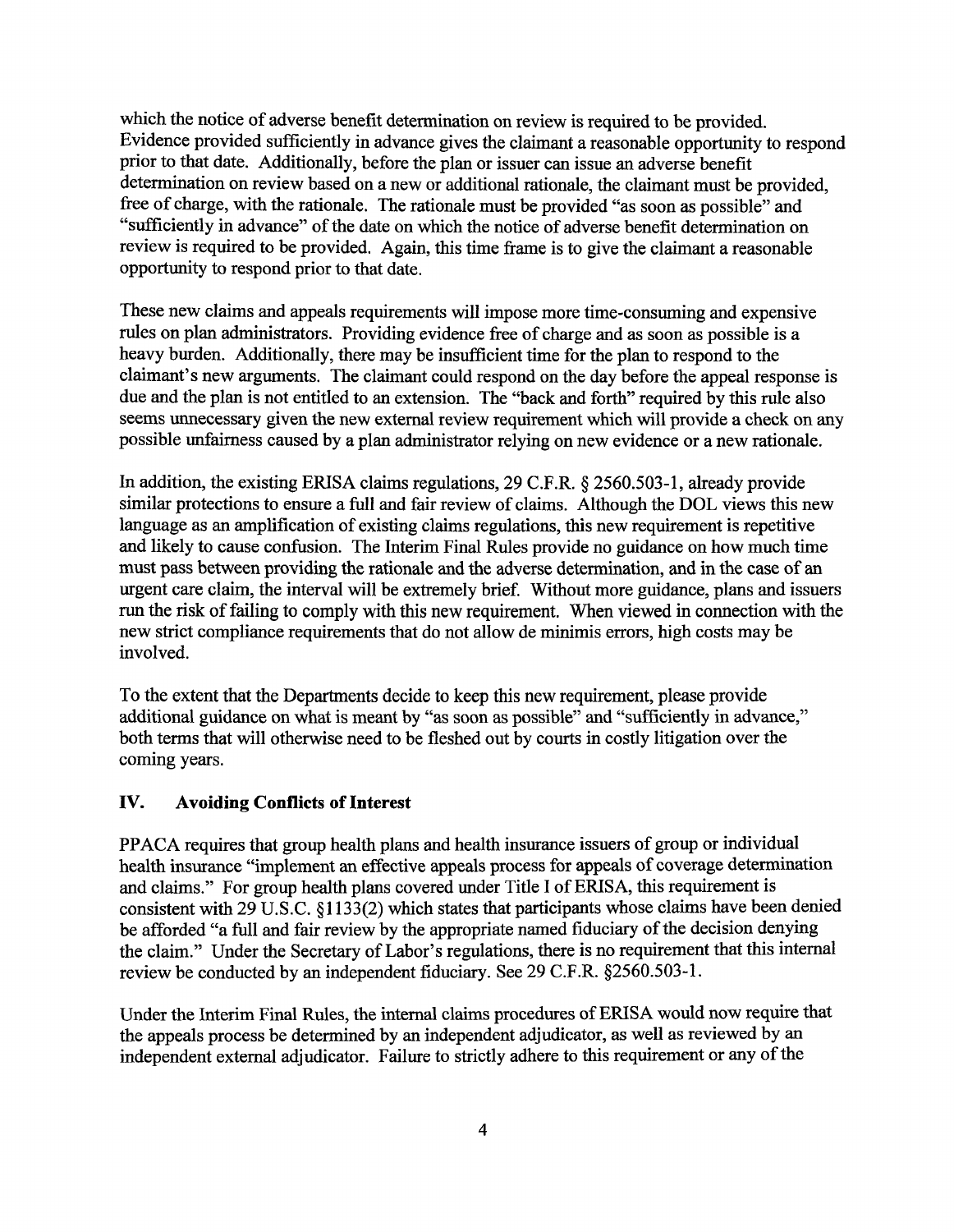other requirements contained in the interim rules would be deemed exhaustion of the internal claims, thereby permitting the participant or beneficiary judicial review of the claim. Neither of these requirements is set forth in the legislation or legislative history. It is unreasonable to assume that Congress' intent was to overturn the overwhelming regulatory and case law precedent which did not impose an independent requirement on the internal claims review process nor presumed exhaustion for failure to rigidly comply with the claims procedure regulations. This regulation could lead to more employment based claims and will likely create discovery issues in claims litigation. The expense of such requirements under the interim rules will undoubtedly lead employers to pass on such costs to participants, reduce benefits, or result in higher deductible plans in order to avoid processing the bulk of health claims.

#### **V. Notice Requirements**

The Interim Final Rules require plans and issuers to provide notices in a "culturally and linguistically" appropriate manner in accordance with the standards described in the preamble. Additionally, any notice of an adverse benefit determination must include new content that is intended to be "sufficient to identify the claim involved." Recently, the DOL issued model notices to help satisfy these new content requirements. To avoid placing plans and issuers into a cycle of "the never ending claim," the following comments are submitted for further consideration.

The Interim Final Rules require plans and issuers to provide notices in a "culturally and linguistically" appropriate manner. Plans and issuers are considered to have met this requirement if the notices are "provided in a non-English language" based on thresholds of the number of participants "who are literate in the same non-English language." These thresholds are adapted from the style and format requirements for summary plan descriptions. If the threshold is met, the notice must be provided upon request in the non-English language. Additionally, the plan or issuer must (1) include a prominent statement in the English version of all notices offering such notices in the identified non-English language (2) provide all subsequent notices in the non-English language and (3) answer questions or provide assistance with claims and appeals in the non-English language. Based on the recently issued model notices, the new "culturally and linguistically" appropriate requirements will undoubtedly increase the cost of plan administration and increase the number of external claim reviews.

The model notices contain several "free form" sections that require the plan or issuer to provide detailed information regarding the decision made on the claim. The "free form" sections require the plan or issuer to provide (1) "Background Information," (2) "Final Decision" information that includes a list of all documents and statements that were reviewed in making the final decision and (3) "Findings" which discuss the reason or reasons for the decision. Pursuant to the regulation, having to provide such detailed and personalized information in "all subsequent notices" in any non-English language will undoubtedly increase the cost of plan administration. Based on this requirement alone, plans and issuers will be required to hire and train additional claims personnel that are proficient in non-English languages. As the Departments undoubtedly know, drafting personalized correspondence in a non-English language is not the same as drafting a legally sufficient adverse benefit determination in Spanish, Japanese, Russian, Polish,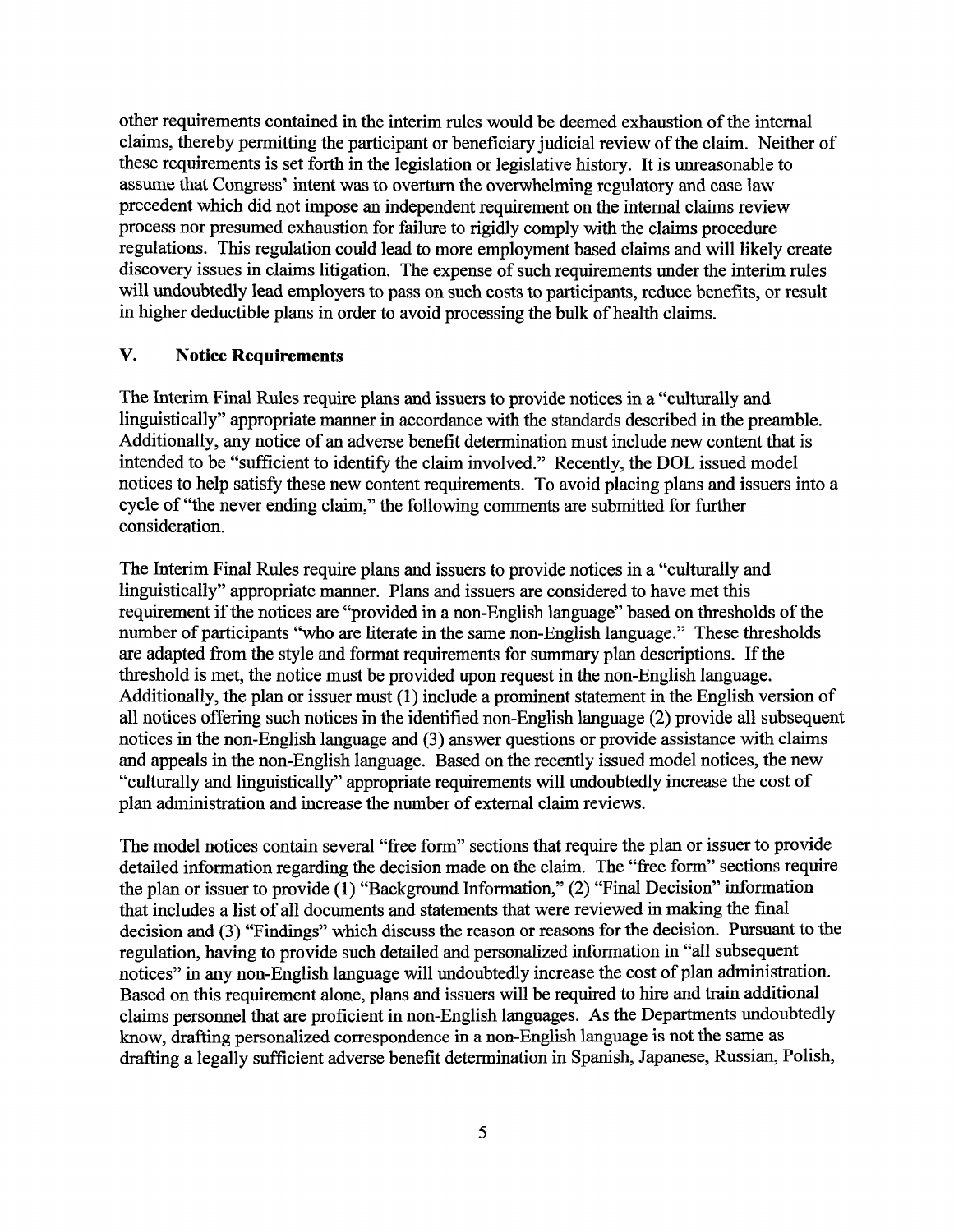Chinese, etc. As a result of the foregoing requirements, plan administrative expenses will increase. Additionally, plan expenses will increase even further when one considers that these "free form" adverse benefit determinations in a non-English language will form the basis for any external review thereby requiring the independent reviewing agency to secure translations services and/or hire individuals with the ability to read and interpret multiple languages.

Further, the model notices issued by the DOL will likely create a "never ending claim." Although the purpose of the Interim Final Rules is to create a reasonable review process, the model notices appear to overtly encourage every individual to appeal any adverse benefit determination. Recognizing that there is no easy solution, it would appear prudent to add some additional provisions to these notices that balance the ability to appeal with the time, cost, effort of appealing. As currently drafted, the notices will likely result in an high percentage of unworthy claims being externally reviewed. We understand and respect the need to protect plan participants - we think this should be balanced, however, with the cost containment aims of health care reform.

By way of example, the "Model Notice of Final Adverse Benefit Determination" includes questions and answers that are provided on an "Important Information about Your Rights to External Review" supplement. This information provides the claimant with, among other things, information regarding the steps that he or she should take if they disagree with the decision; it describes the urgent claim review and informs the claimant that if the independent review organization overturns the adverse decision, the plan will provide coverage. We recommend that the model notice also inform participants that an IRO's decision will be subject to reversal by a court - unless the Departments are taking the position that IRO decisions may not be challenged by an plan or issuer. If the Departments are taking the position that IRO decisions may not be challenged by a plan or issuer in court, please provide us with that information, along with your basis for taking such a position.

The "urgent review" section provides in pertinent part that:

"the external review of your claim will be conducted as expeditiously as possible. Generally, an urgent situation is one which your health may be in serious jeopardy or, in the opinion of your physician; you may experience pain that cannot be adequately controlled while you wait for a decision on your claim. If you believe your situation is urgent, you may request a review by (insert instructions) .... "

Without a more balanced approach, the terms "your health may be in serious jeopardy" and "in the opinion of your physician, you may experience pain that cannot be adequately controlled while you wait for a decision on your claim," will clearly lead to more external reviews. For example, does "serious jeopardy" mean life threatening or simply that the claimant does not want to wait for the external review process to take its course.

In addition to the foregoing comments on the substance of the notices, we urge the DOL to also consider requiring a full-page (8 *V"* by 11") Appeal Filing versus having the claimant detach the appeal form "at the bottom of this page." The submission of small (3 inch) notices to plans and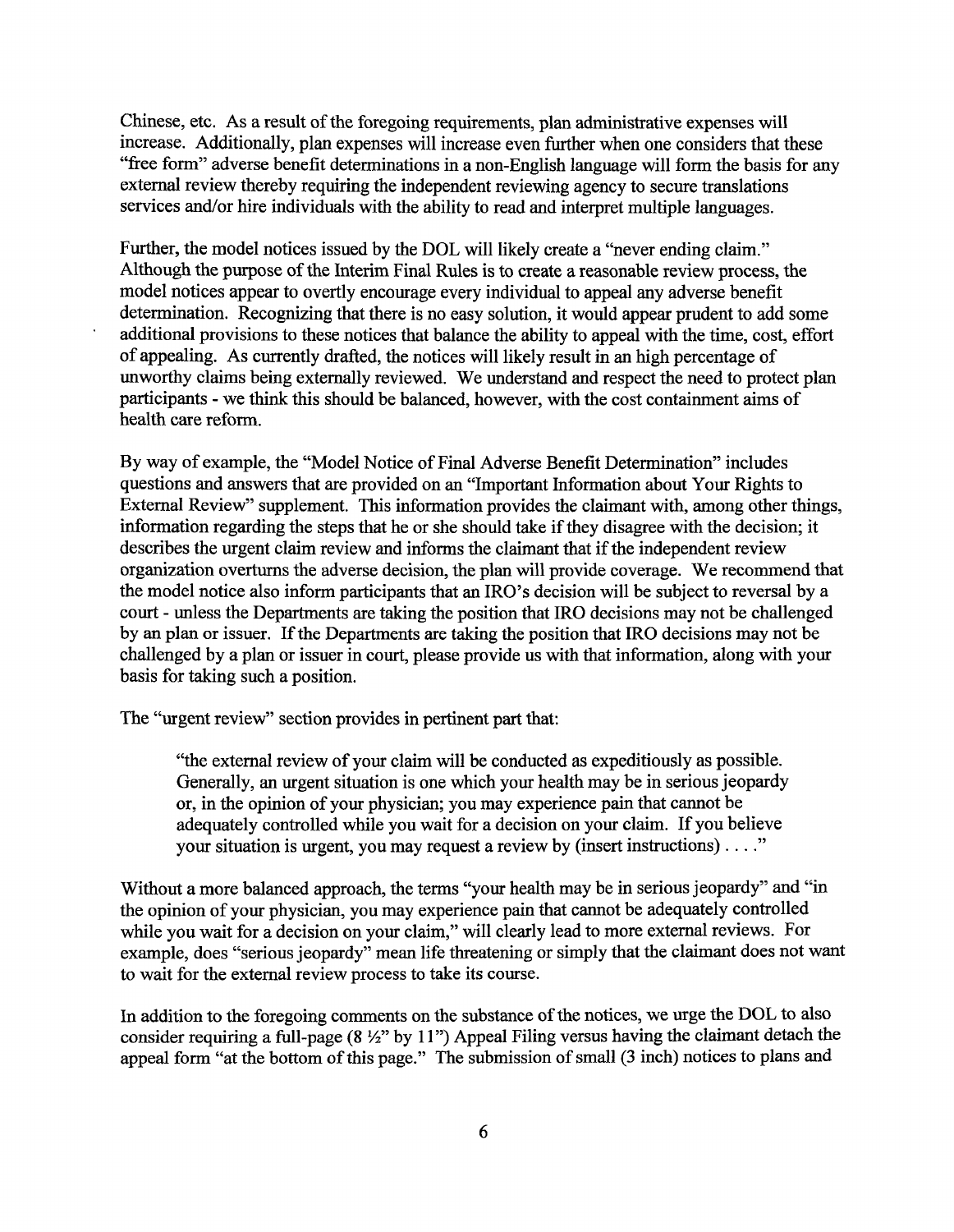issuers is fraught with an endless possibility of reasons for lost and misplaced notices and puts an inordinate amount of responsibility of plans and issuers to intake and process "detached notices."

# **VI. Strict Adherence to the Claims Procedures**

The Interim Final Rules provide that, if a plan or issuer fails to strictly adhere to all the requirements of the internal claims and appeals process, the claimant is deemed to have exhausted the internal process. The claimant may then pursue other remedies through either the external review process or judicial review. This rule of strict adherence applies regardless of whether a plan or issuer has substantially complied with the rules or whether an error was de minimis. If the claimant seeks relief in court, the determination will be deemed a denial and will not be given deference by the court.

This new rule, which is not required by PPACA, varies from the existing standard that allows for inadvertent and de minimis mistakes in compliance with the regulations. "Not every deviation by a plan from the requirements of the regulation justifies proceeding directly to court. A plan that establishes procedures in full conformity with the regulation might, in processing a particular claim, inadvertently deviate from its procedures. If the plan's procedures provide an opportunity to effectively remedy the inadvertent deviation without prejudice to the claimant, through the internal appeal process or otherwise, then there ordinarily will not have been a failure to establish or follow reasonable procedures." US Department of Labor, Employee Benefits Security Administration, Frequently Asked Questions about the Claims Procedure Regulation, FAQ F-2, at<http://www.dol.gov/ebsa/faqs/faq>claims proc reg.html.

While the present ERISA claims regulations do state that failure to establish and follow reasonable claims procedures results in exhaustion of plan's internal proceedings, such default does not require absolute and strict adherence to the claim procedure regulations. Case law also affirms the ERISA's exhaustion doctrine and provides very limited exceptions which do not include strict and rigid adherence to the plan's internal proceedings. Obviously, the courts do not wish to decide ERISA claim cases with little or no administrative record to review. See Kathryn J. Kennedy, "The Perilous and Ever-Changing Procedural Rules of Pursuing an ERISA Claims Case," 70 U. of Missouri-Kansas City of School of Law 329, 362 (2001).

In addition, the lack of an administrative record for the courts to review if the claim is presumed to be exhausted internally will result in higher litigation costs for both sides. According to a survey of employer health benefits conducted by the Henry J. Kaiser Family Foundation/Health Research and Educational Trust, the long-term trend shows a 14 percent increase in the amount of costs that workers are paying for family health coverage. The additional costs required by the interim rules may well increase long-term costs into the double digits.

# **Conclusion**

In general, our comments focus on the fact that the new requirements under the Interim Final Regulations will be expensive for employers - either because they will be costly to implement or because they create uncertainty and/or greater exposure to litigation. This uncertainty and